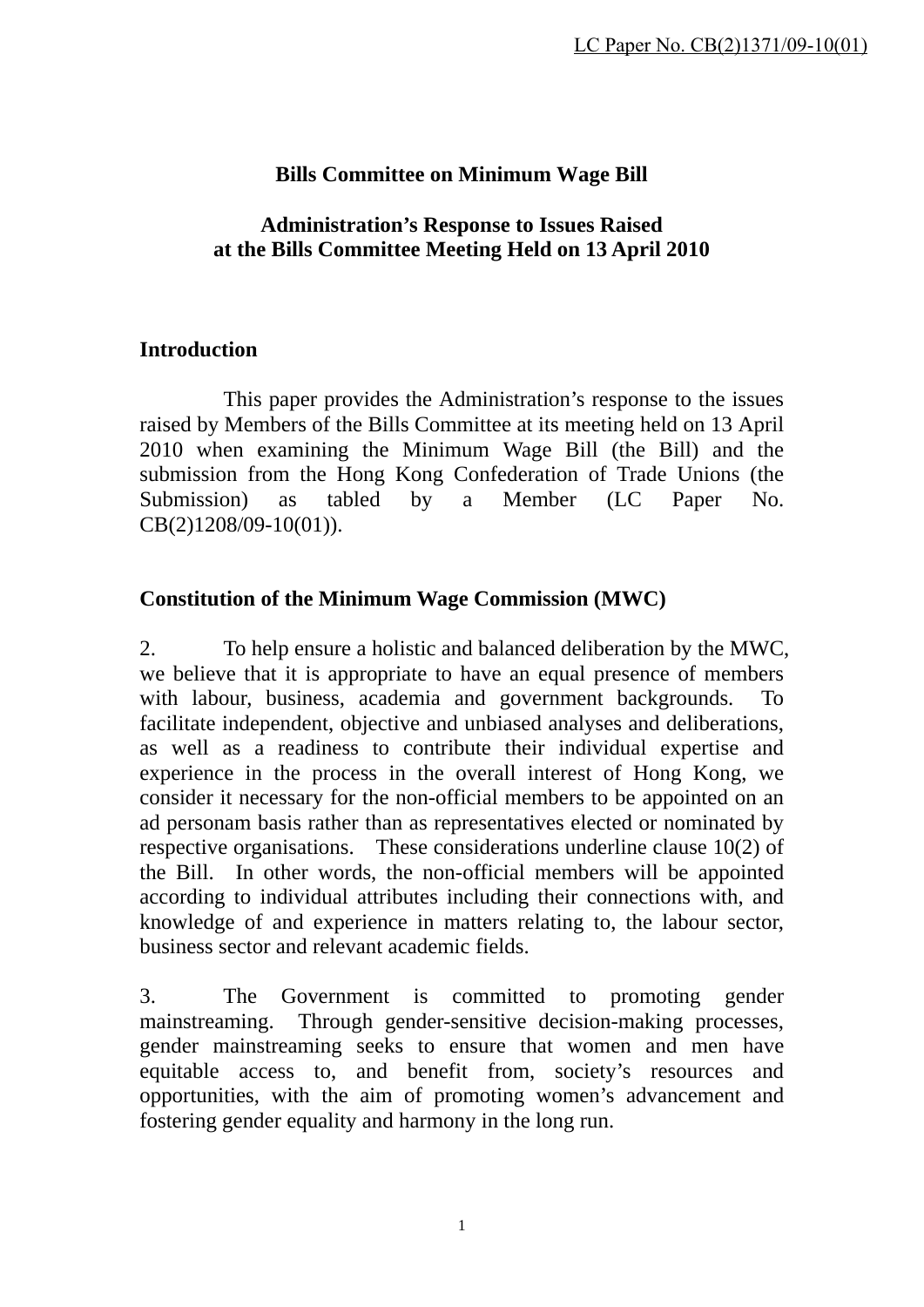4. Consistent with established policy, appointments to the Provisional MWC and the future MWC upon the enactment of the Bill, as in the case for other advisory and statutory bodies (ASBs), are primarily based on merits taking into account the candidate's ability, expertise, experience, integrity and commitment to public service vis-à-vis the functions and nature of business of the ASB concerned, with due regard to gender balance. The present composition of the Provisional MWC is broadly in line with the target level of female participation in ASBs. In our future appointments to the MWC, we will continue to reach out and identify women who are willing and able to contribute to the work of the Commission. When making appointments, we would also consider the current gender balance, the operational needs of the MWC and the availability of suitable candidates.

5. As regards the removal of non-official members of the MWC under the Bill, section 2 of Schedule 4 provides that the Chief Executive may, by notice in writing, remove from office a member who is not a public officer if the Chief Executive is satisfied that the member is unable or unfit to carry out the duties of the office due to permanent incapacity or other sufficient cause. Such provision is similar to those on the removal of non-official members in the legislation of other statutory bodies.

6. As for official members serving on the MWC, they will contribute their expertise, public administration experience and knowledge in areas relevant to statutory minimum wage (SMW). They will serve to facilitate objective and comprehensive analyses and deliberations at the MWC. There are other statutory boards with both official and unofficial members.

7. We shall carefully consider the drafting aspect of the Chinese version of section 1(2) of Schedule 4 and the use of "not more than" in clause 10(2), which mainly follow the established drafting convention as is apparent from the relevant provisions in respect of some other statutory bodies.

# **Transparency of the MWC**

8. According to clause 11(3) of the Bill, the MWC must have regard to the need to maintain an appropriate balance between the objectives of forestalling excessively low wages and minimising the loss of low-paid jobs, and to sustain Hong Kong's economic growth and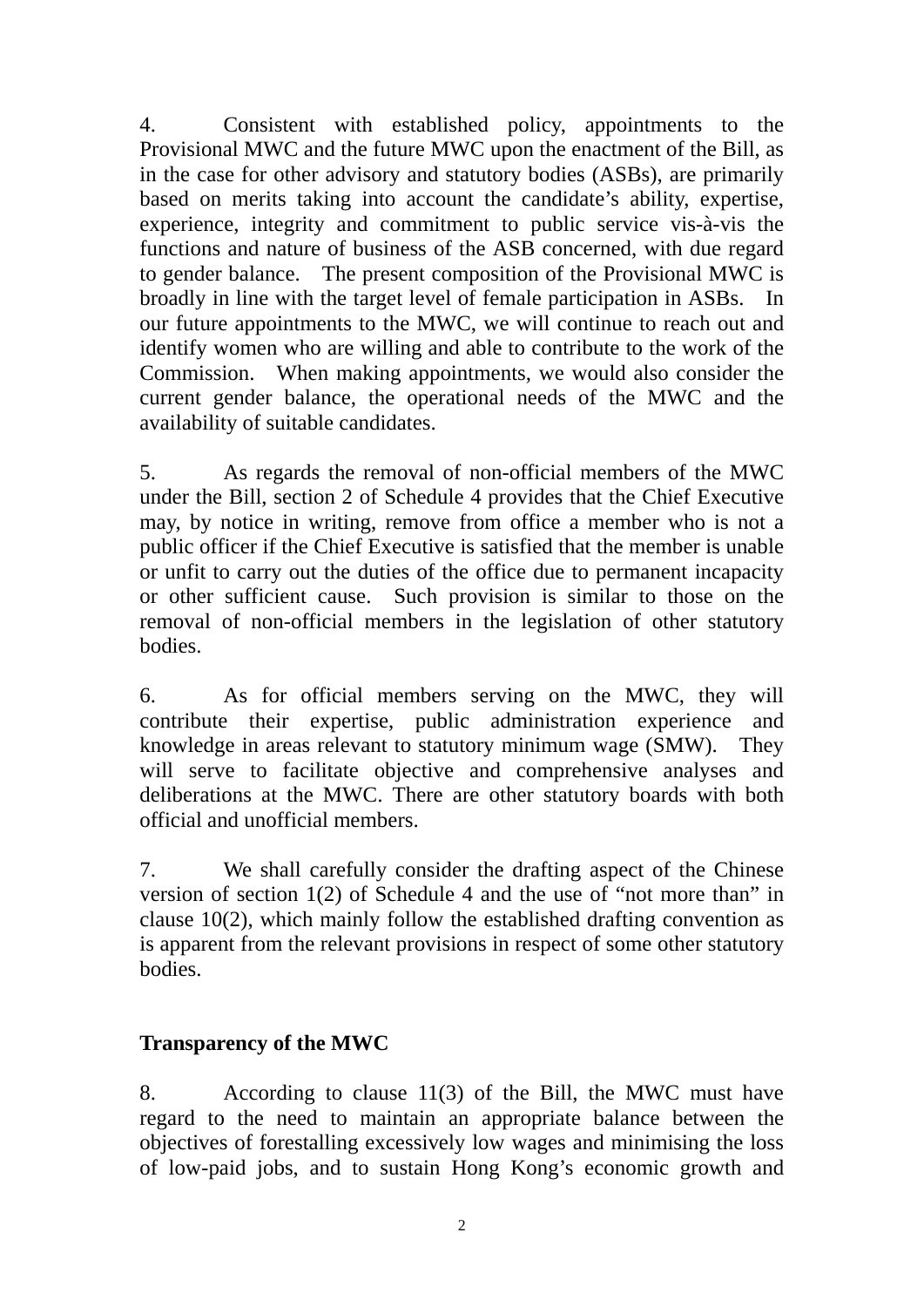competitiveness. As we have explained in the Legislative Council (LegCo) Brief, an evidence-based approach to setting and reviewing the SMW rate could best facilitate the attainment of such a fine balance.

9. In performing its functions, the MWC will invite views from the public, consult stakeholders widely and draw on data collected through large-scale and representative surveys. It is noteworthy that all statistical information and data to be collected by the Census and Statistics Department (C&SD) and considered by the MWC would also be accessible to members of the public. In formulating its recommendation the MWC will have regard to the information obtained in the process of consultations with stakeholders, the evidence obtained as well as the analyses undertaken based on information and data collected from statistical surveys conducted by C&SD.

10. In this connection, Members may recall that in its letter to this Bills Committee on 24 March 2010 (LC Paper No. CB(2)1188/09-10(01)), the Provisional MWC shared with Members of the Bills Committee information on the stakeholder organisations with which it had met up to that date and a summary of the views collected, as well as its preliminary views on a basket of indicators, other relevant considerations and impact assessment in deliberating on the initial SMW rate. Such information has also been provided to the media and uploaded onto the Provisional MWC's webpage (http://www.labour.gov.hk) for public information.

11. We fully recognise that the SMW rate would be a matter of wide public concern. After receiving and considering the recommendation of the MWC, the Government would consider the appropriate SMW rate in a prudent and objective manner. The rate would be subject to the scrutiny and approval of LegCo, as prescribed in Schedule 3 of the Bill. We would provide members of the public and LegCo with the justifications that it has taken into account in making its decision.

# **Functions of the MWC**

12. As regards the MWC's functions and additional functions under clause 11(2) of the Bill, clause 11(3) has already laid down the principles governing such functions. Specifically, the MWC must have regard to the need to maintain an appropriate balance between the objectives of forestalling excessively low wages and minimising the loss of low-paid jobs, and to sustain Hong Kong's economic growth and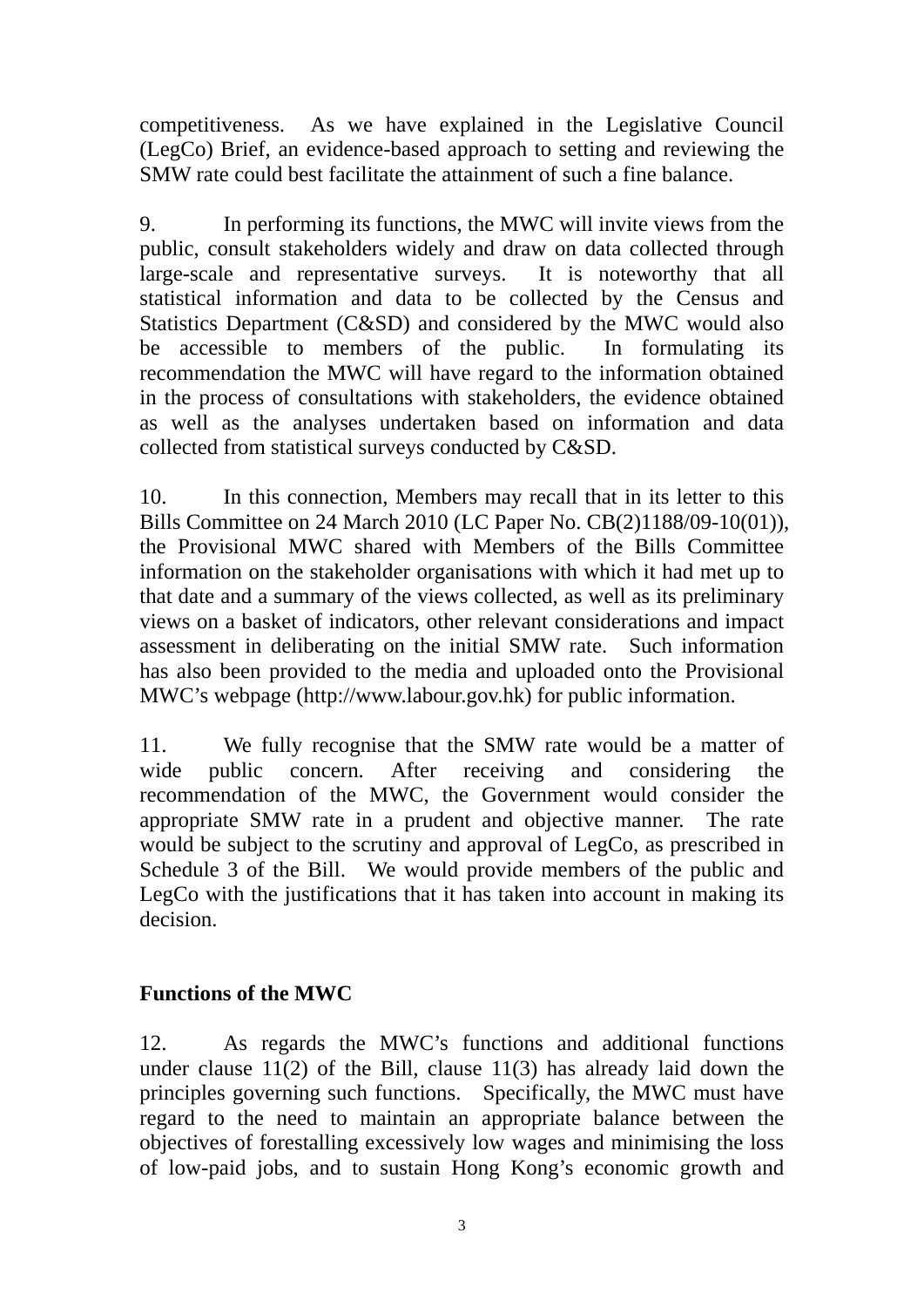competitiveness.

13. As for clause 11(2) which envisages entrusting other functions to the MWC, these additional advisory functions must be directly relevant to the object of the SMW legislation and the MWC. As mentioned in our paper submitted to the Bills Committee (LC Paper No.  $CB(2)1261/09-10(02)$ , there are also other statutory boards to which the Chief Executive may direct other functions or give such directions as he thinks fit. SMW is a completely new policy for Hong Kong and its implications can only be more precisely gauged after implementation. It would therefore be prudent to allow flexibility for the Administration to take into account the actual needs, prevailing social and economic circumstances as well as the experience in implementing the SMW legislation and entrust other advisory functions to the MWC where necessary and appropriate.

# **Frequency of review of the SMW rate**

14. The Bills Committee passed a motion at its meeting on 13 April 2010 calling for the Administration to amend the Bill to require that the MWC review the SMW rate once a year. The Submission also asked for an annual review of the SMW rate.

15. We note the concern of the Bills Committee and would carefully consider Members' views. Given the high degree of external orientation of our economy with a linked exchange rate system, we must ensure that the SMW rate would not have significant adverse impact on the employment opportunities of the vulnerable employees or unduly jeopardise our labour market flexibility and economic competitiveness. It is therefore important to maintain flexibility in the timing and frequency of reviews of the SMW rate so as to cater for the needs and circumstances of Hong Kong prevailing and changing at the time. The arrangement for the MWC to advise on the timing and frequency of reviews of the SMW rate by taking into account a basket of indicators is also consistent with the principle of an evidence-based approach in setting and reviewing the SMW rate. In the SMW legislation in jurisdictions such as the United Kingdom and the United States, there is no statutory regulation on the frequency of rate reviews either.

16. While there will be flexibility in the timing and frequency of reviews of the SMW rate in order to cater for the changing needs and circumstances of the community, the Annual Earnings and Hours Survey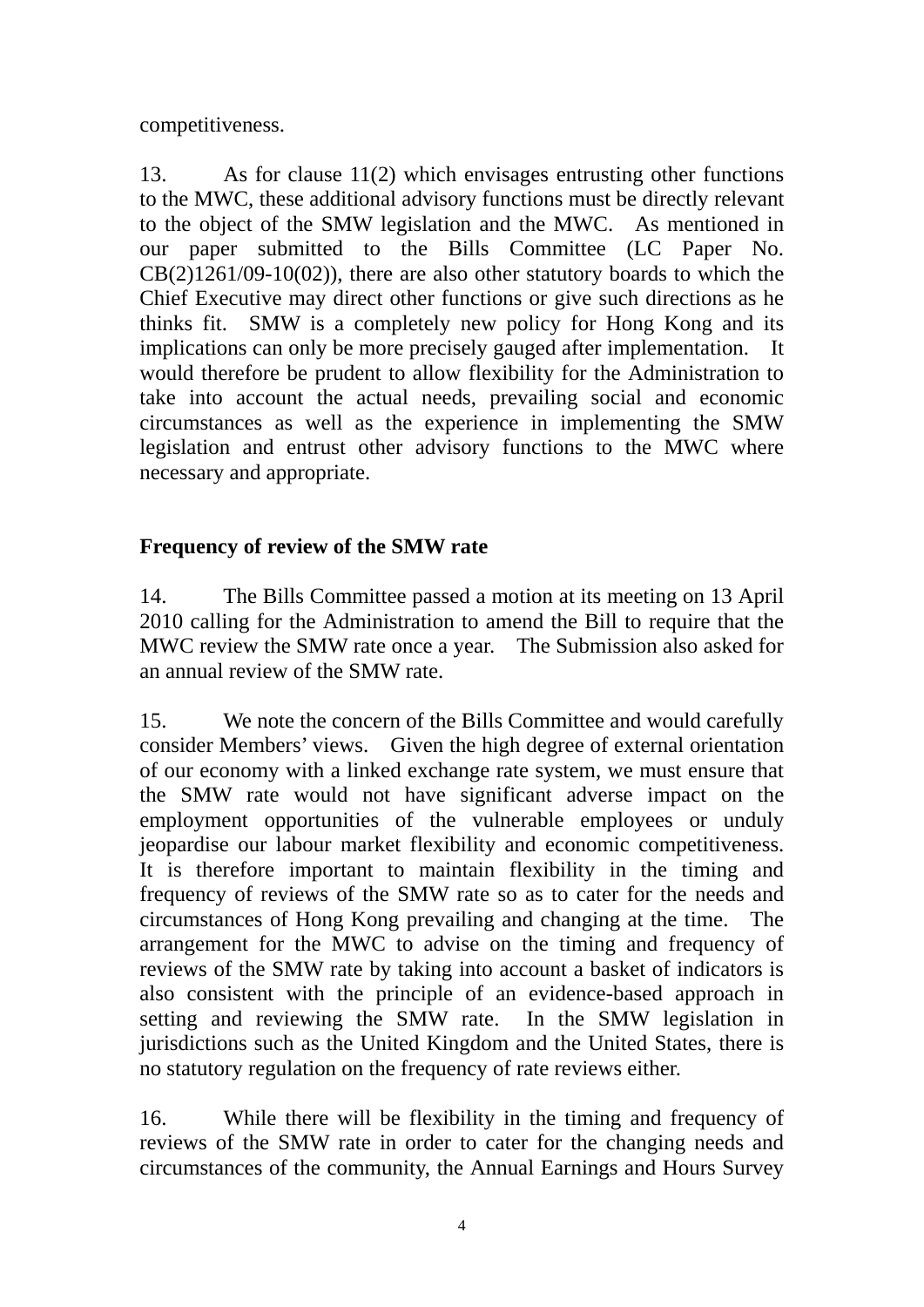will be conducted by C&SD every year to capture comprehensive data on the level and distribution of wages, employment details and demographic profile of employees in Hong Kong. The availability of these updated survey findings would facilitate the MWC to conduct reviews on the SMW rate as and when necessary. The Administration also undertakes to make such data available not only to the MWC but also to the public.

## **Indicators to determine the SMW rate**

17. Our aim is to design an SMW regime which would provide a wage floor to forestall excessively low wages but without unduly jeopardising our labour market flexibility and economic competitiveness and without causing significant adverse impact on the employment opportunities for the vulnerable employees. As SMW would affect many facets of society and the economy, a basket of social, economic and employment indicators that are relevant to, or affected by, the SMW level would be taken into account. The MWC would formulate the basket of indicators suitable for Hong Kong's prevailing and changing circumstances. On whether the indicators should be written into the Bill, we note that in the National Minimum Wage Act 1998 of the UK, the Minimum Wage Act 1983 of New Zealand, and the Canada Labour Code (and SMW legislation in most of the provinces of Canada like Ontario and British Columbia), the legislative provisions do not specify the indicators to be adopted in determining the SMW rate.

18. As to whether the SMW rate should be set higher than the CSSA Scheme level, it should be noted that the CSSA Scheme provides assistance to needy persons on a household basis. The current CSSA Scheme already provides a safety net for those households that cannot financially support themselves. It is designed to bring their income up to a level to meet their basic needs. The Scheme has also been so designed that part of the wages of recipients may be disregarded as available income so as to encourage recipients to work. On the other hand, SMW is a wage floor to forestall excessively low wages, and wages are returns for individual employees' labour. Eligible families in need can obtain assistance from the CSSA Scheme.

19. As regards the International Covenant on Economic, Social and Cultural Rights (ICESCR), the Bill is in conformity with Article 7 of the Covenant as explained in previous papers submitted to the Bills Committee (LC Paper No. CB(2)169/09-10(02) and LC Paper No. CB(2)288/09-10(03)). The Bill is a major step taken by the Government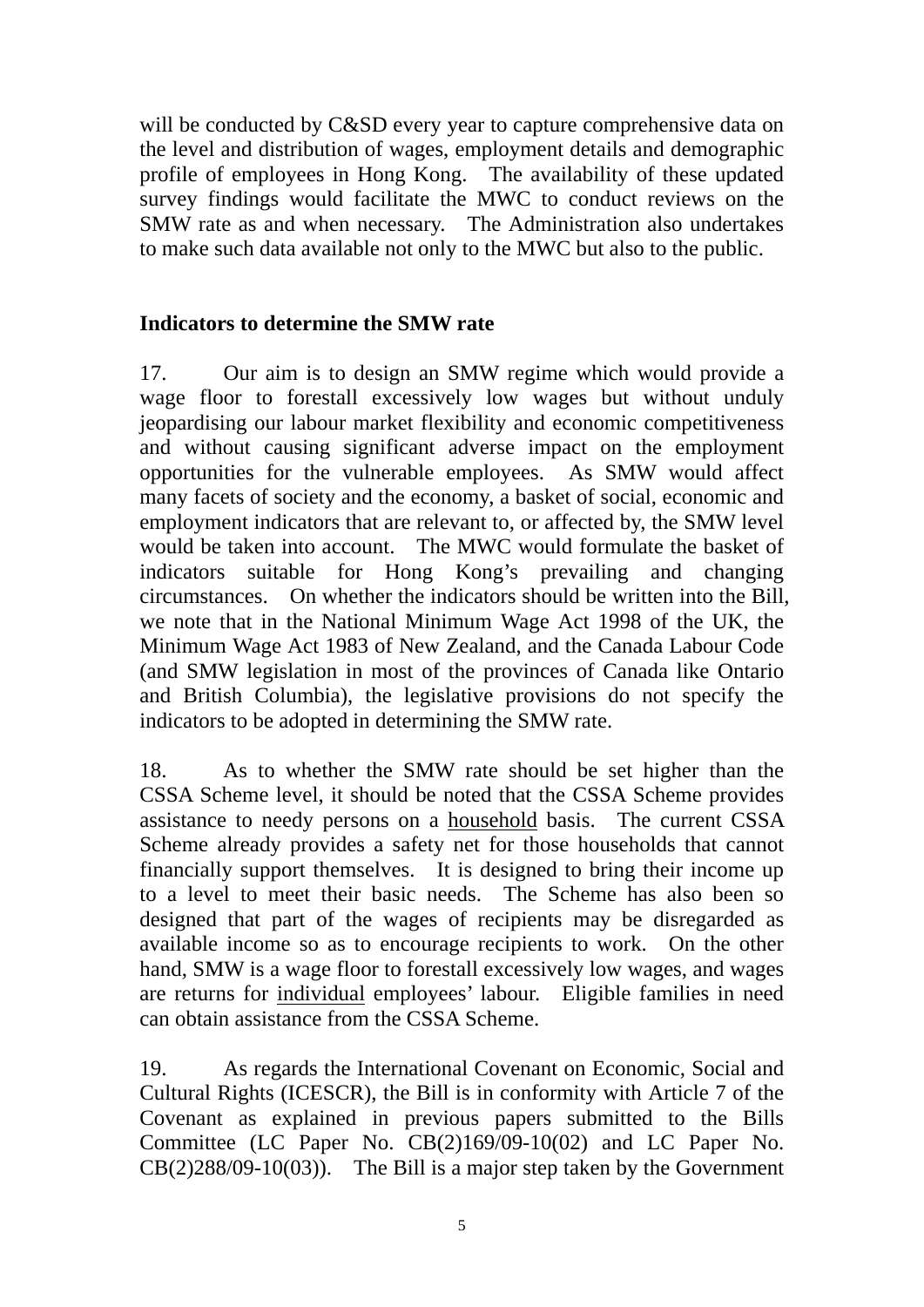to achieve progressively the rights stipulated in Article 7 of the ICESCR in light of its maximum available resources. We do not consider it necessary for clause 11(3) of the Bill to specify compliance with the requirements of the ICESCR.

#### **Legislative procedure on setting the SMW rate**

20. According to the Bill, the SMW rate, to be prescribed in Schedule 3 by way of subsidiary legislation, is subject to the scrutiny of LegCo. The proposed SMW rate cannot take effect if LegCo decides to revoke it. As explained above, the MWC would adopt an evidence-based approach in recommending the SMW rate through data research and analysis as well as extensive consultations with stakeholders, having regard to the need to maintain an appropriate balance between the objectives of forestalling excessively low wages and minimising the loss of low-paid jobs and to sustain Hong Kong's economic growth and competitiveness. The adoption of an evidence-based approach could best facilitate the MWC to arrive at an optimal SMW rate. This approach may also best enable the community to understand the impact of different levels of SMW on different groups of stakeholders and hence take a broader view. Given the potentially socially divisive nature, as well as the significant economic and employment implications, of the SMW rate, safeguarding the evidence-based approach is of cardinal importance. Hence, our proposal remains that LegCo may approve or revoke, but not amend, the proposed SMW rate, which is consistent with the evidence-based approach.

## **Income ceiling under the Transport Support Scheme (TSS) and Pilot Employment Navigation Programme (ENP)**

21. The TSS was launched on 25 June 2007 on a one-year pilot basis as one of the poverty alleviation measures to provide time-limited transport subsidy to needy job-seekers and low-income employees living in four designated remote districts, viz. Yuen Long, Tuen Mun, North and Islands districts, to find jobs and work across districts.

22. One of the criteria for the Cross-District Transport Allowance under the pilot TSS was that the applicant had to be engaged in full-time employment with monthly income level of \$5,600 or less. It roughly represented the sum of half of the monthly median income (\$5,000) then prevailing and part of the travelling expenses incurred by those living in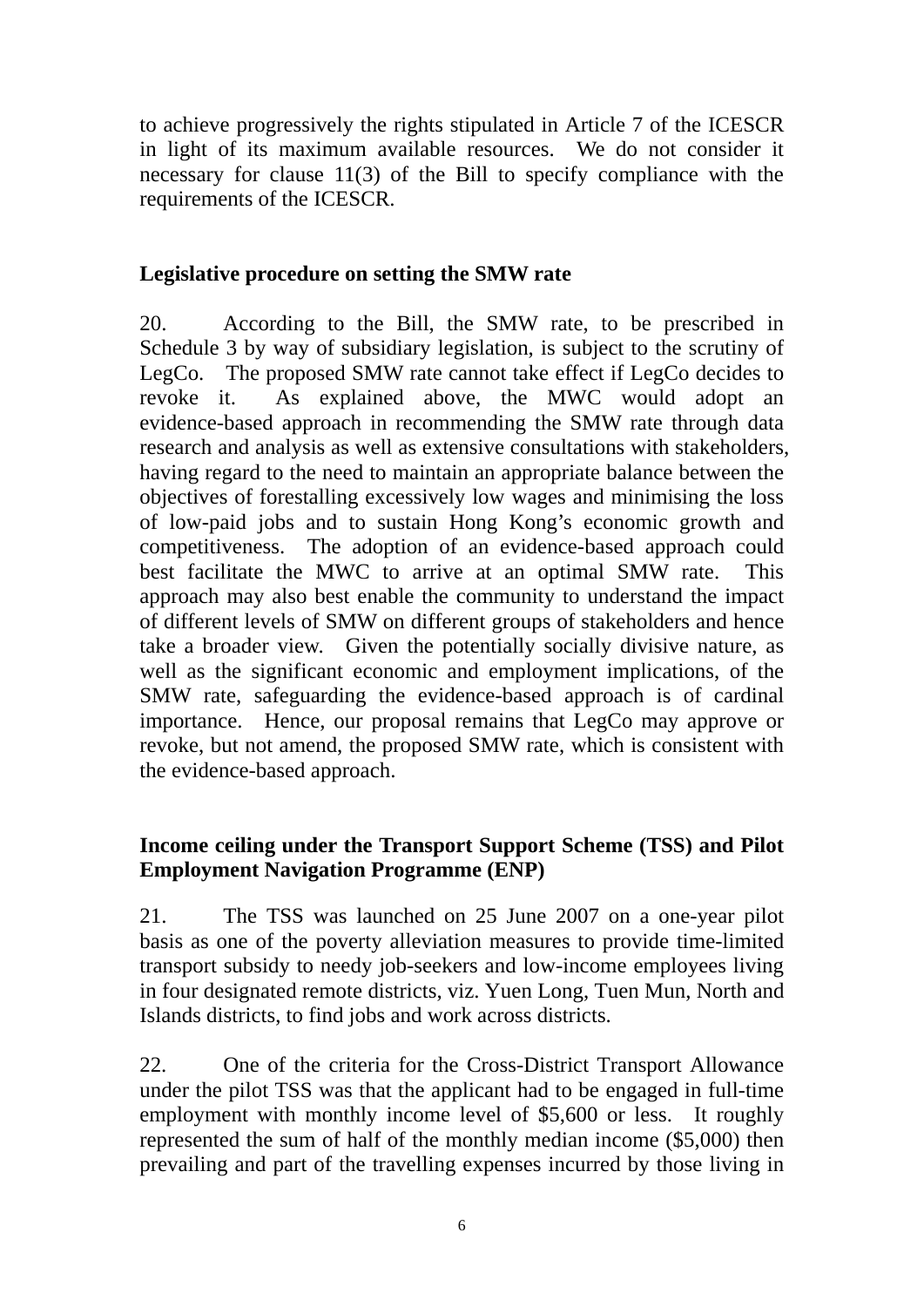remote areas and having to commute to work across districts (\$600).

23. Upon implementation of the pilot scheme, it was found that most of the unsuccessful applications were rejected for the reason that the applicants' monthly income exceeded the then income ceiling. There were views that, with salary increasing and inflation picking up, the income ceiling of \$5,600 per month was too low. There were demands for raising the income ceiling so that those earning slightly more than the amount might also benefit from TSS to help them develop and sustain a work habit.

24. In response to requests from the LegCo Subcommittee to Study the Subject of Combating Poverty and the community for relaxing the scheme's eligibility criteria, the Administration advanced and completed a review of the pilot scheme in February 2008. As a result, a number of relaxation measures were introduced on 2 July 2008, including raising the monthly income ceiling for eligible persons from \$5,600 to \$6,500.

25. As for the proposed ENP, as announced by the Financial Secretary in his 2010-11 Budget Speech on 24 February 2010, the Government will launch this two-year Programme to provide job-seekers with intensive employment counselling and cash incentives so as to address the problem of manpower mismatch, fully utilise our labour productivity and encourage employment.

26. Under the proposed ENP, an incentive of up to \$5,000 will be offered to each eligible ENP participant so as to encourage him/her to land on and stay in a job for at least three months. One of the eligibility criteria for the incentive is that the job-seeker has to be employed to fill a vacancy listed under the Labour Department's employment service and the job concerned is a full-time post offering a salary of \$6,500 or less per month.

27. In arriving at the \$6,500 threshold, we have made reference to the eligibility criteria under TSS. We have also matched this against the salary of vacancies posted by the Labour Department and found that a sizable number of job-seekers would benefit should a \$6,500 threshold be adopted. For example, for posts like sales representative and shop sales/assistant where manpower mismatch is commonly found, the median salary offered for job seekers with no previous experience is around \$6,500 per month in Q1 of 2010.